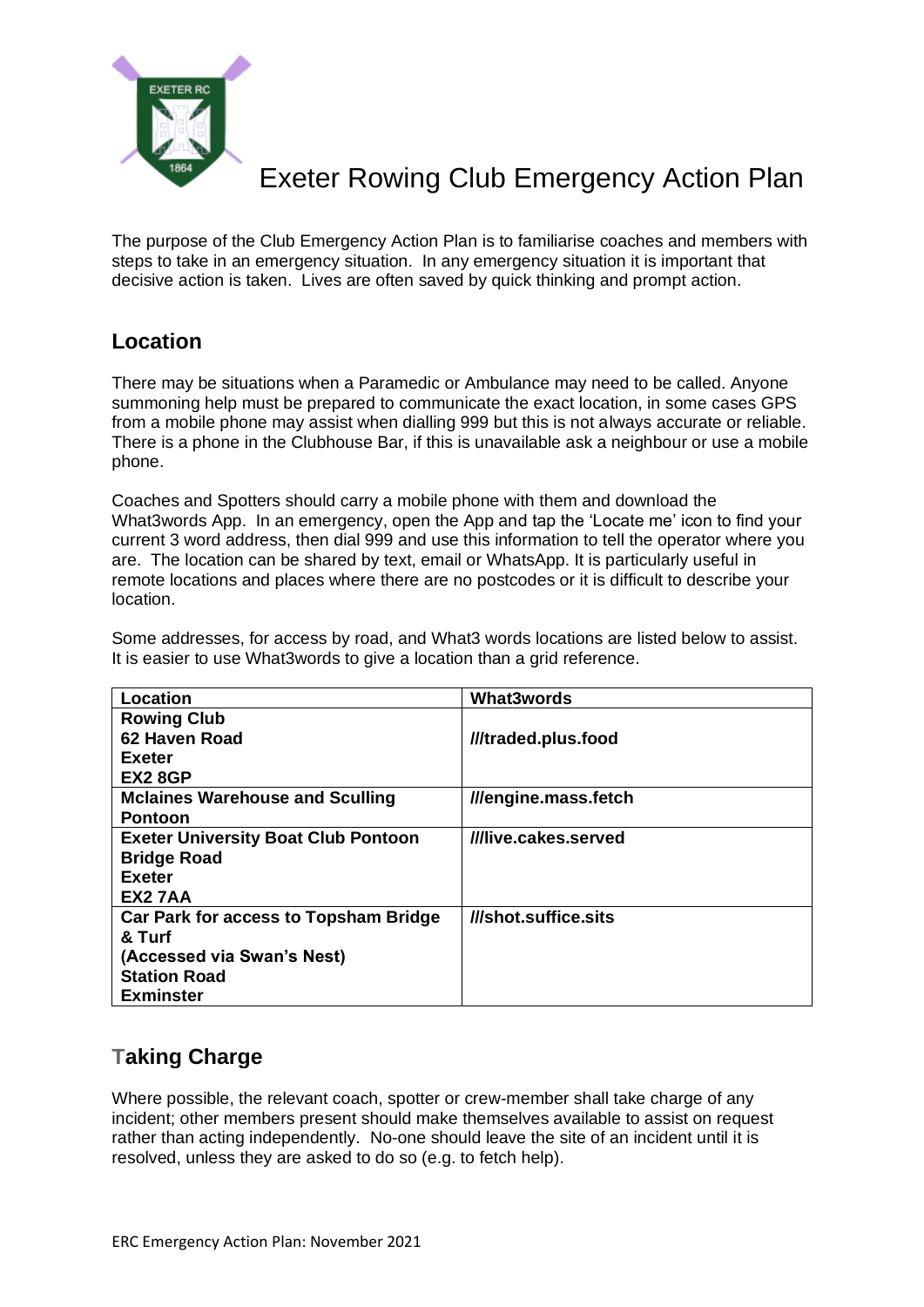

Any pre-existing medical issues should be communicated to the Club particularly where this may affect training and safety.

# **Calling an Ambulance**

- Call **999** or **112**. In the UK, the service is identical. Ask for Ambulance.
- Stay on the phone.
- Give your phone number when requested in case of accidental disconnection.
- If you are using a mobile phone, make sure you stay where there is a signal.
- You may be asked for the following information:

Age and gender of the casualty Medical history (you may not know this) Time of incident What happened Injuries or symptoms of the casualty Vital signs - are they breathing, conscious, bleeding Where the casualty is What treatment have they received

## **Fire and Emergency**

- **Alarm:** If you discover a fire or other emergency and the alarm is not already sounding sound the alarm using one of the break glass alarm call units located in the clubhouse if it is safe to do so. Failing this or if the fire is in one of the remote boat sheds the alarm should be raised by shouting fire!
- **Evacuate:** Evacuate the building as quickly as possible and ensure everyone is out paying special attention to persons with a disability and those who may be using the showers and therefore slower to respond. Close doors behind you. Only use a Fire Extinguisher if it is safe to do so.
- **Check:** On evacuation, sheds/changing rooms/committee room should be checked. This may be done by checking the door and banging on it and calling out.
- **Do not re-enter** the building
- The fire assembly point is the centre of the **Piazza Terracina** at the head of the canal basin. If numbers permit someone should be appointed to prevent others from entering the premises perhaps on their return from activity on the water as long as this can be done from a safe distance, perhaps the opposite side of the canal.
- **Roll Call** Determine as far as possible if there is anyone left in the building, be ready to give this information to the Fire Service.

# **First Aid and Defibrillator**

- There are well-stocked first aid kits at the entrance to the boathouse next to the signing in/out board, in Maclaine's Warehouse (the Erg Room) and in the club house.
- Coaches are trained in Emergency First Aid and a list of First Aiders is located by the First Aid Kits.
- An AED (automated external defibrillator) is located outside Maclaine's Warehouse; in case of possible heart failure, access the cupboard, turn it on and follow the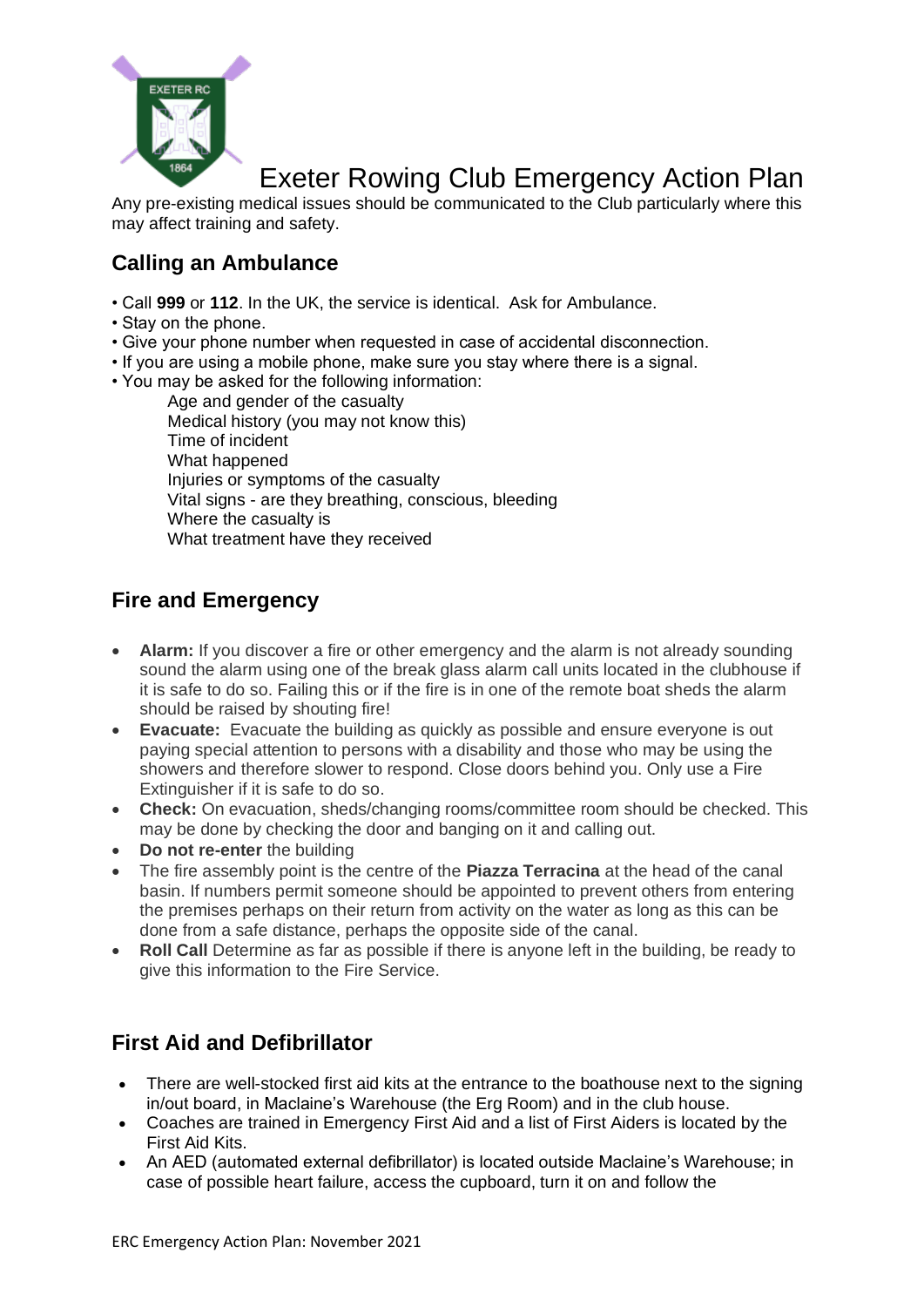

instructions. The victim and rescuer must be dry and on a solid surface for the AED to be used.

## **In the Event of a Capsize**

- **Get free from the boat immediately and if you are OK indicate this to anyone on the bank.**
- **Stay with the boat** get as much of your body out of the water as soon as possible, draping yourself over the hull. If you can, right the boat as this will make it much easier to move otherwise stay on top of the boat and using it as a surfboard kick your legs to swim towards the bank.
- If there is more than one person in the water, stay together; hold on to each other until rescued to provide mutual warmth and support and to help ensure everyone is accounted for.
- Other boats in the vicinity should fetch help or try to assist, where possible, if spotters or coaches are not immediately available.
- A coach or person on the bank will be carrying a throwline and will assist recovery.

## **Hypothermia and Cold Water Shock**

- Cold water immersion can cause an initial cold shock that affects muscular coordination and impairs the ability to swim. Heat loss from immersion can quickly cause hypothermia
- Know and watch for the symptoms of mild hypothermia (such as complaints of feeling cold and tired, poor comprehension, disorientation, poor concentration, irrational behaviour, violent outbursts and confusion)
- Coaches watch for symptoms of severe hypothermia (such as shivering, pale, blue lips and nails, rapid breathing, wheezing and coughing, fast pulse and slurred speech).
- If anyone is showing signs of hypothermia, ensure they are wrapped up warm to avoid further heat loss – emergency blanket, wrap them in a coat or whatever is available, towel and change of clothes to get them dry
- Take them to a warm place as soon as possible
- Give them high energy food/a warm drink
- Seek medical attention

## **Medical Emergency on the Water**

- In the event that a crew member is taken seriously ill or becoming unresponsive, raise the alarm immediately; seek assistance from a coach/spotter on the bank or where assistance is not immediately available obtain help from another boat.
- Row to the nearest location where a safe landing can be made and bring the victim ashore (very little first aid can be given in the boat)
- Where possible lie them on their back on the ground and check from breathing and pulse
- If unresponsive, and not breathing normally (at least two breaths every 10 seconds), then open the airway, and
- Start chest compressions at 100 compressions per minute see the Safety Alert on Staying Alive [Safety-Alert-Staying-Alive-FINAL.pdf \(britishrowing.org\)](https://www.britishrowing.org/wp-content/uploads/2016/07/Safety-Alert-Staying-Alive-FINAL.pdf)